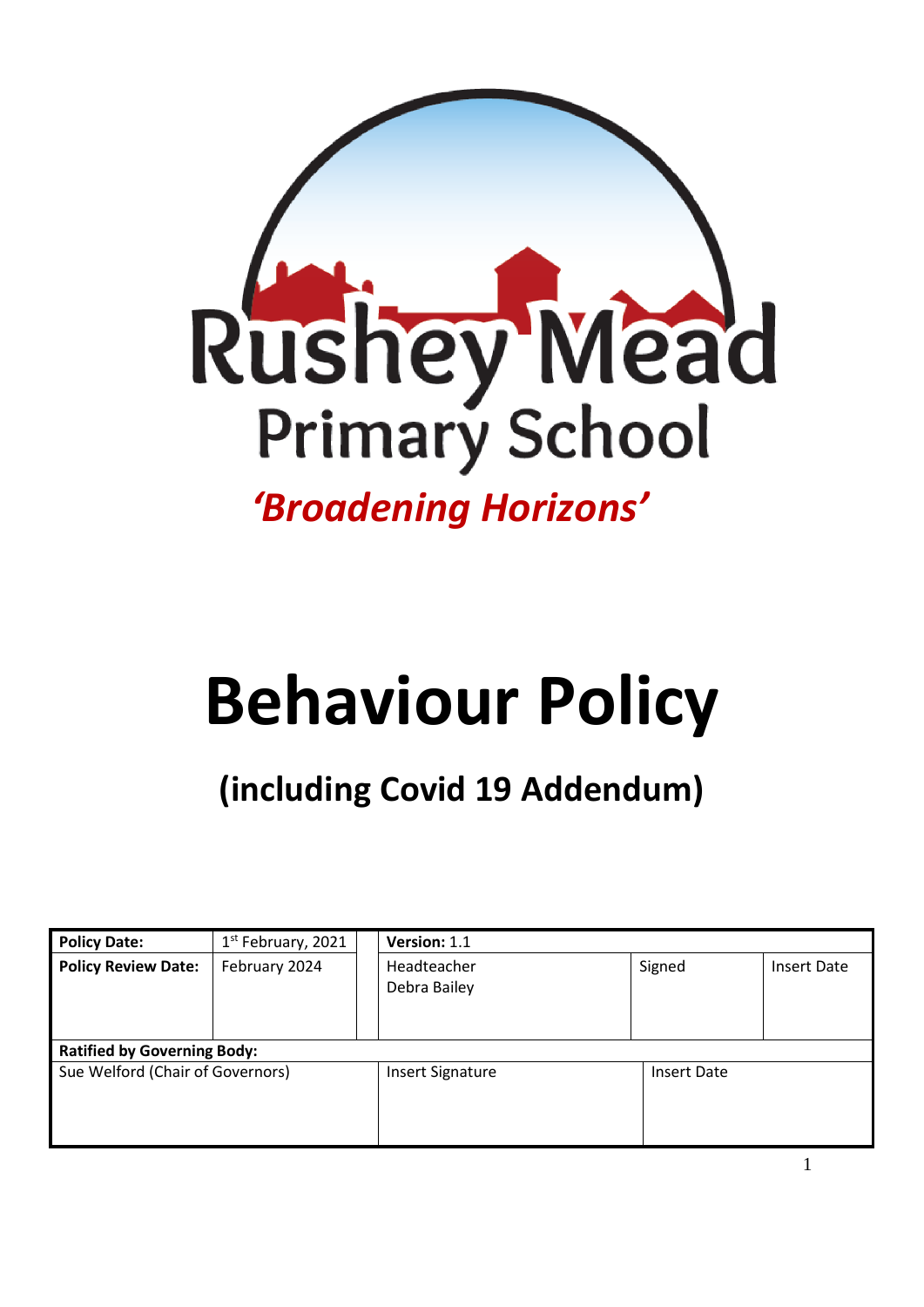#### **At Rushey Mead we take a positive approach to behaviour management.**

This policy supports the school's vision statement. It is designed to ensure the development of positive relationships between all stakeholders. Its fair and consistent implementation is the responsibility of all staff at the school. Due to the current global pandemic, this is to be referred to in conjunction with the **Behaviour Policy 2020 Covid-19 Addendum.**

#### **The school has a set of promises and values which all stakeholders are expected to uphold:**

- ❖ Have respect for people and property
- ❖ Challenge ourselves
- ❖ Walk in school
- ❖ Keep our hands and feet to ourselves

**We 'THINK' before we speak or take action. Is what we are going to say or do;**

- ❖ **T** true
- ❖ **H** helpful
- ❖ **I** inspiring
- ❖ **N** necessary
- $\mathbf{\hat{x}} \cdot \mathbf{K}$  kind

#### **Our vision for behaviour at Rushey Mead Primary School is that:**

- we promote responsible behaviour, self-discipline and respect for others and the world around us
- every child can be successful and behaviour can change and improve
- good behaviour will be rewarded
- we celebrate success
- everyone will be treated with equality and fairness
- we will ensure the safety of all children
- everyone will know our 'THINK' system and our 'Promises'

At the start of each new school year, class teachers will work collaboratively with the children on a set of class rules. These will be prominently displayed. Children know that rewards and sanctions are measured against our expectations of good behaviour.

#### **Aims**

The aim of Rushey Mead Primary School is for every member of the school community to feel valued and respected, and for all to be treated fairly. We are a caring community, whose values are built on mutual trust and respect. The Behaviour Policy aims to promote an environment where all feel happy, safe and secure. Rushey Mead Primary School does not tolerate bullying or racism of any kind. If we discover that an act of bullying or racism has taken place, the incident is recorded and we act immediately to stop any further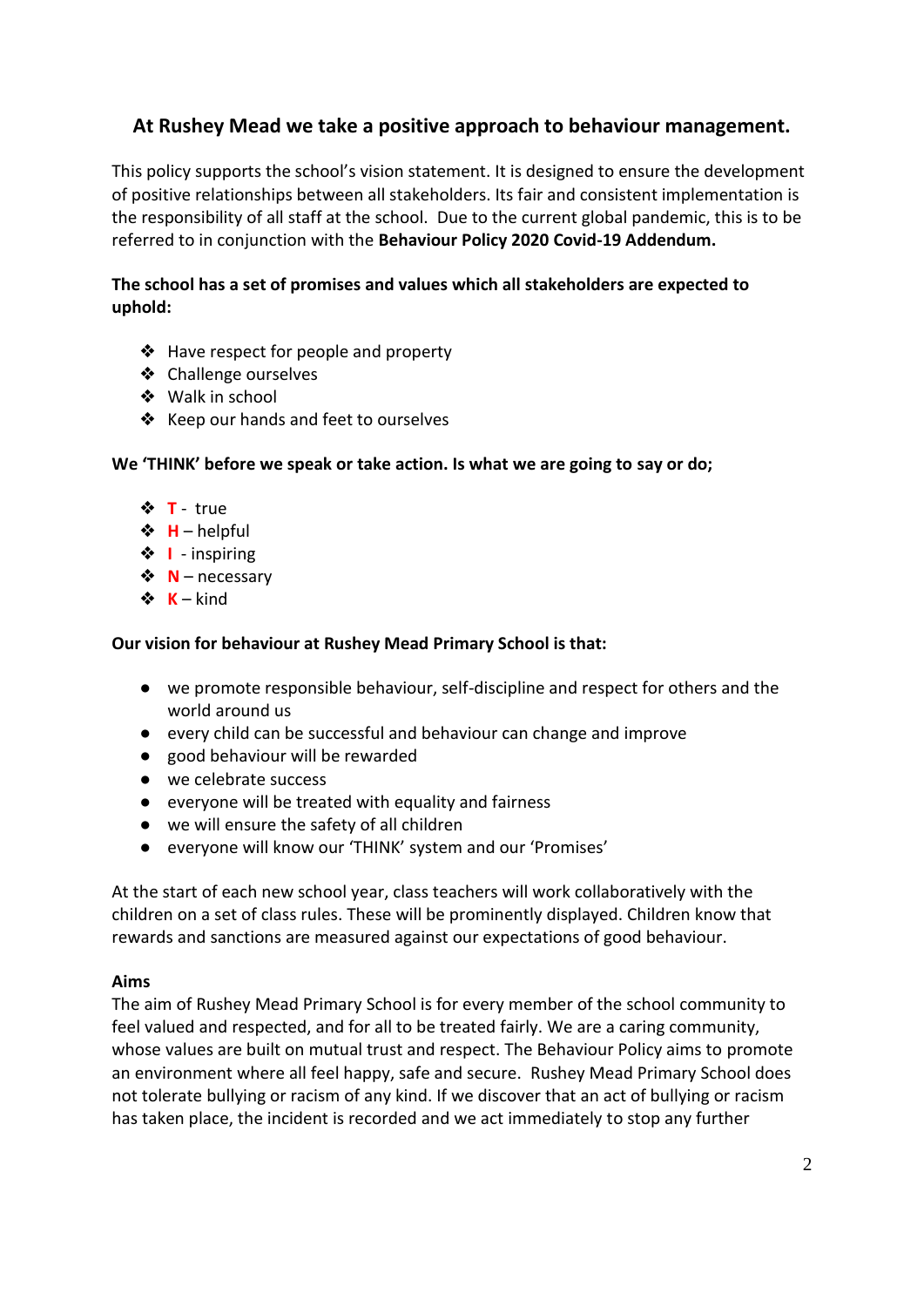occurrences. We do everything in our power to ensure that all children feel happy, safe and secure at school.

Serious incidents of verbal or physical abuse against children or adults will always be reported to a member of the Senior Leadership team. Incidences of this nature could result in a child being excluded from school. Exclusions will usually be for a fixed-term. However on rare occasions, due to sustained misbehavior or a very serious assault, exclusions can be permanent. Serious incidents and exclusions are recorded on an incident report form and in the event of any injury sustained, also on an SO2 form which is sent to the Local Authority

#### **On Call systems**

Each class has red laminated 'call cards' which are to be used only in an emergency. To call for immediate assistance, a child or adult will take the call card to the nearest class for assistance.

#### **Team Teach**

All staff are trained in Team Teach which is an approach to positive behaviour management and handling. We have a separate Positive Handling Policy which is written in line with National and Local Authority Guidance for safe practice. Positive handling should only be used when all other de-escalation strategies have been tried unsuccessfully or in an emergency situation.

#### **Lunchtime Behaviour**

If a child behaves well during lunch time they will receive a 'Good to be Green' card. These are reported to teaching staff and celebrated in class. If a child behaves badly during lunch time they will receive a blue slip and the incident is recorded. This will then be followed up by the class teacher, the Pastoral Support Manager or a member of the SLT depending on the behaviour. When children persistently behave badly during lunchtimes they may not be allowed on the playground and those children who display consistently disruptive behaviour at lunchtime may be excluded from the premises for the duration of lunchtime.

#### **Lunch Club**

This exists to fulfil a range of needs. Children who find the lunch period difficult because they find it hard to behave appropriately may be invited to attend Lunch Club where they will work on the aspect of their behaviour that needs to change.

#### **Exclusions**

Occasionally the Head teacher may need to exclude a child from school. This may be for one or more fixed periods, for up to 45 days in any one school year. A child may also be excluded permanently. Any child who is in danger of a permanent exclusion will receive support and we will work closely with the child and parents to help prevent this if at all possible.

#### **Parents**

Parents have a vital role to play in their children's education. It is very important that parents support and co-operate with the school. We work collaboratively with parents, so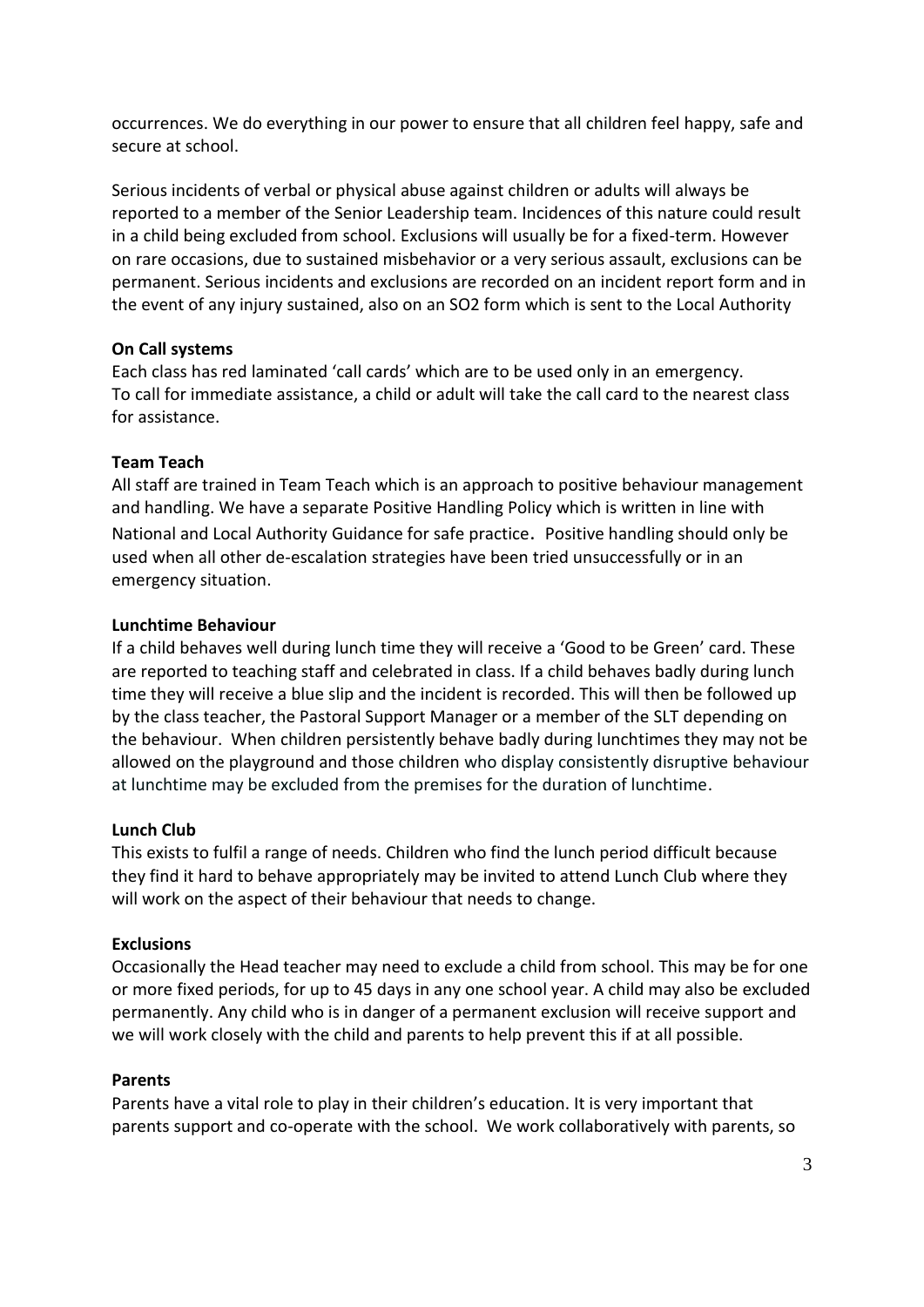children receive consistent messages about how to behave at home and at school. If parents have any concern about the way that their child has been treated, they should initially contact the class teacher and then the Head teacher. If these discussions cannot resolve the problem, a formal complaint or appeal process can be implemented. Under no circumstances should parents approach a child directly.

We expect parents to behave in a reasonable manner towards all school staff. Incidents of verbal or physical aggression to staff by parents/guardians/carers of children in the school will be reported immediately to the Head teacher who will take appropriate action. It is important that parents keep the school informed if there are any issues at home which may affect a child's behaviour.

#### **Staff**

All staff who work in school have a responsibility to uphold the behaviour policy. Lunchtime Supervisors should ensure that they communicate effectively with the class teachers about incidents of unacceptable behaviour at lunchtime.

The class teacher, the Inclusion Manager and the Parent Link Worker will play a key role in communicating any problems with parents.

#### **Prefects**

In Year 6, some children are appointed to become School Prefects based on their own positive behaviour and being a good role model to other pupils within school, this includes a Head Boy and a Head Girl. These children model good behaviour during the school day, including break and lunchtimes and they are expected to uphold the school promises in line with the school's values and ethos.

#### **Governors**

The governing body has the responsibility of setting down general guidelines on standards of behaviour, and of reviewing their effectiveness. The governors support the head teacher in carrying out these guidelines. The head teacher has the day-to-day authority to implement the school behaviour policy, but governors may give advice to the head teacher about particular issues.

#### **Head teacher**

It is the responsibility of the Head teacher, under the School Standards and Framework Act 1998, to implement the school behaviour policy consistently throughout the school, and to report to governors, when requested, on the effectiveness of the policy. It is the responsibility of the head teacher to ensure the health, safety and welfare of all children in the school.

#### **Rewards and Sanctions**

The emphasis of the school behaviour policy is on **REWARD** and **PRAISE**, which are given for both work and behaviour. All systems are flexible to take account of individual circumstances. All teachers operate a stepped approach to sanctions, which allows children the opportunity to consider and improve their behaviour during the course of the day.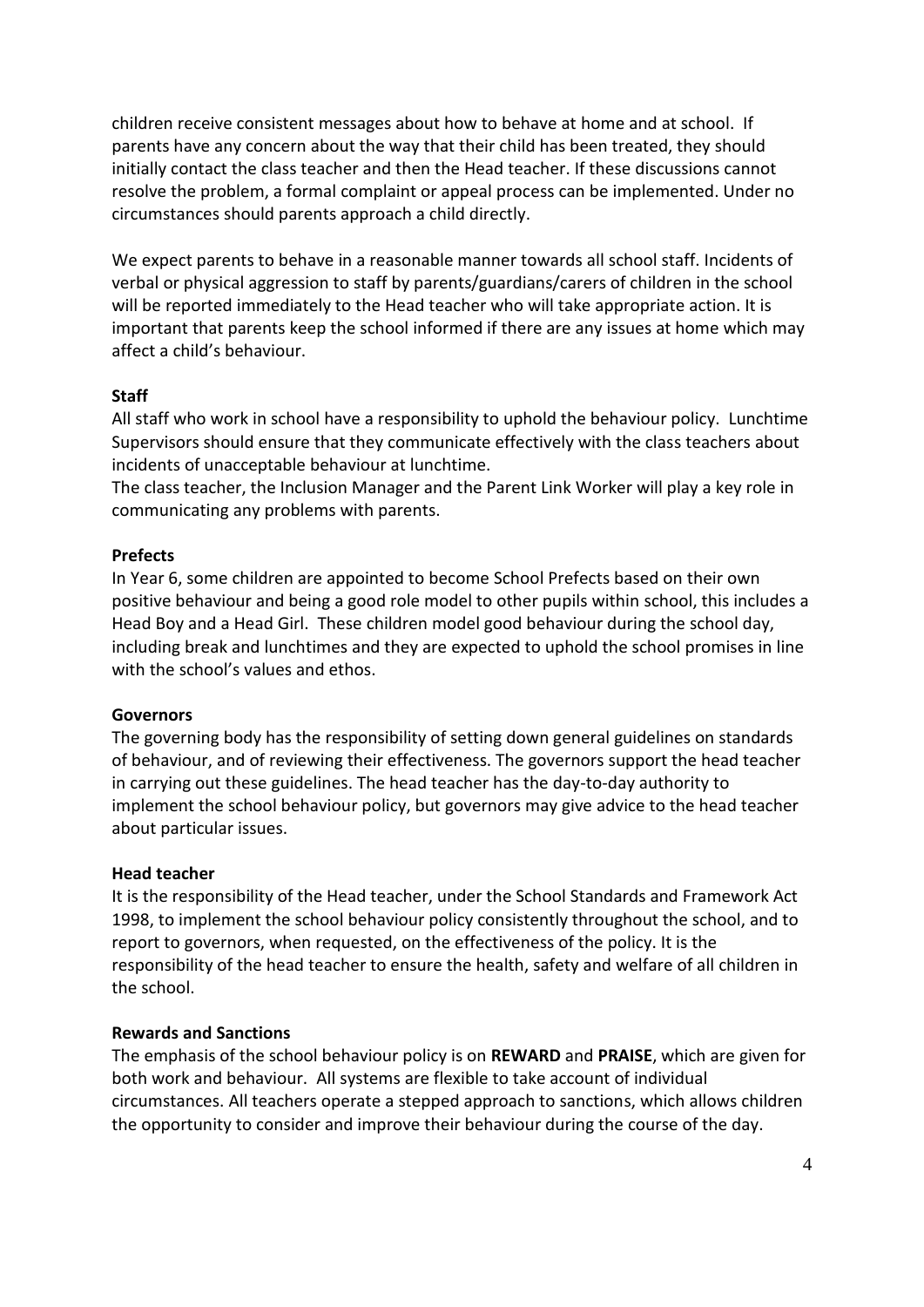All members of staff will recognise and celebrate good behaviour at all times through informal praise. We run the 'Good to be Green' system in school. Children will be rewarded in many ways including-

- verbal praise
- 'Good to be Green' stickers and cards
- stickers or stampers
- certificates
- special responsibilities
- Postcards home
- Golden Time

*Golden time is a ½ hour reward time for good behaviour. Activities will be decided by each phase at the beginning of each half term. A child will lose 5 minutes of their 'golden time' for each day that they are at 'orange' or 'red' at the end of the day.* 

Despite positive responses as a means to encouraging good behaviour at Rushey Mead Primary School, sometimes it is necessary to employ a sanction. When dealing with all forms of inappropriate behaviour, teachers maintain a consistent approach.

**Stay calm** – children should be dealt with calmly and firmly referring to why their behaviour is inappropriate and what action is being taken as a consequence.

**State consequences** – A consequence is a sanction that should "fit" the behaviour. The first step is to stop the behaviour. The second step is to provide an action that recalls children to rules, states the limits, and teaches alternative behaviour.

**Offer a fresh Start** – every child must feel that every day is a fresh start at the same time as knowing their behaviour is recorded.

#### **The following sanctions will be used consistently for all incidences of inappropriate behaviour**

- 1. Verbal reminder of unacceptable behaviour.
- 2. 1st warning go to 'orange'
- 3. 2nd warning go to 'red', this will result in a detention and will be logged on CPOMS (the school safeguarding recording system).
- 4. 3 detentions in a half term period, the matter will be brought to the attention of the Head/Deputy and a letter will go home to parents.
- 5. 1 further detention, parents will be invited to come into school to discuss their child's behaviour.
- 6. 1 additional detention, the child will have an internal exclusion which may lead to a child having to go home at lunchtimes.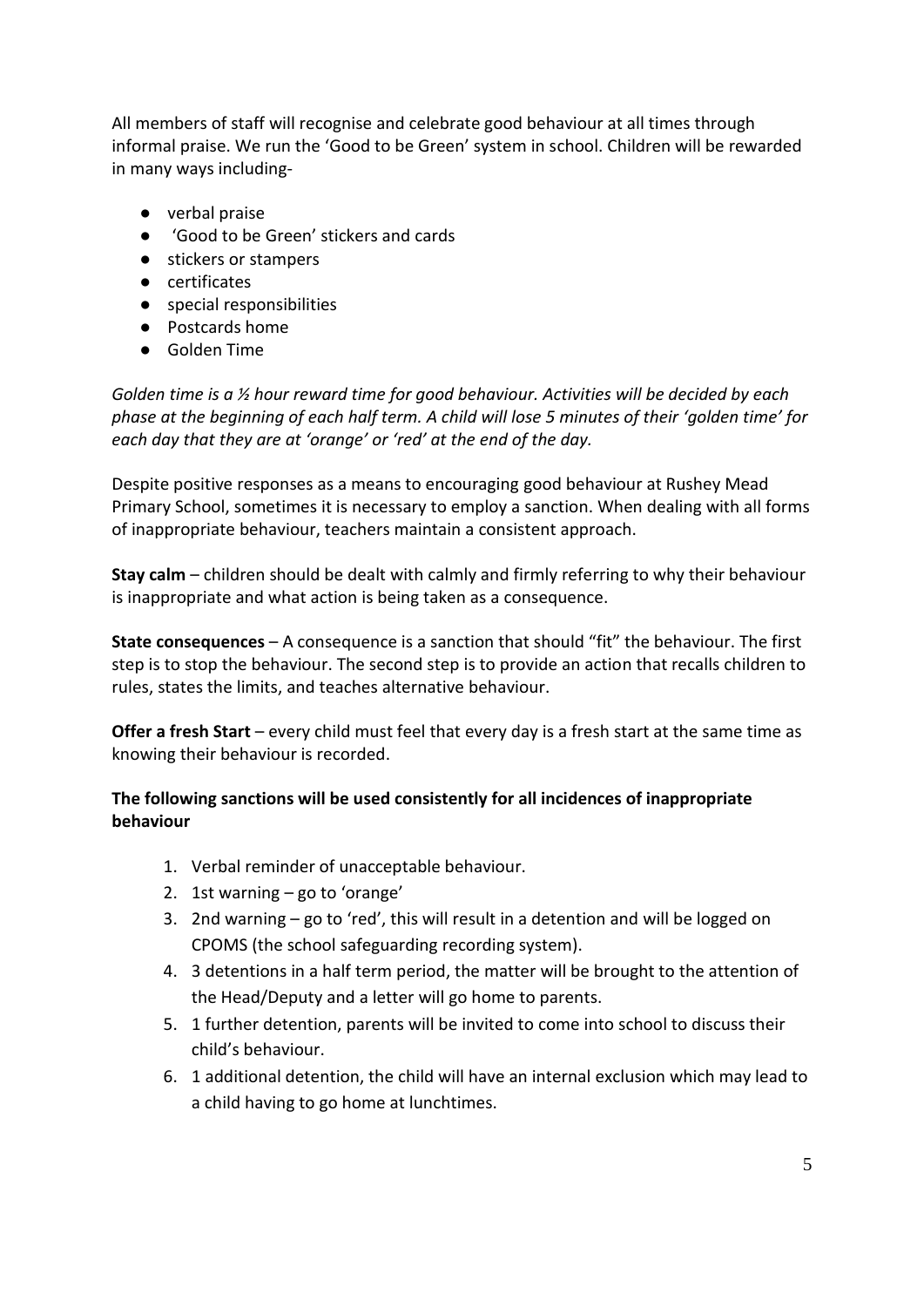Children will bypass warnings and go straight to detention for swearing, fighting or speaking rudely to a member of staff. During detentions, children reflect upon their behaviour which is supported by the Inclusion Manager holding the Detentions.

Exclusion from school, temporary or permanent, will be made at the discretion of the Head teacher and will only be used as a last resort.

#### **Behaviour Policy 2020 Covid-19 Addendum**

The aim of Rushey Mead Primary School is for every member of the school community to feel valued and respected, and for all to be treated fairly. We are a caring community, whose values are built on mutual trust and respect. In light of the Covid-19 pandemic, some adjustments have been made for the safety of all pupils and staff. It is to be used in conjunction with, and read alongside, the Behaviour Policy, Anti-Bullying Policy and E-Safety Policy. These adjustments are set out below:

#### **Arrivals, Departures and Moving round the school.**

Children will enter and exit school through their designated entrance at the agreed times, keeping a 2m distance from any other individual. There will be markers on the floors to support children with social distancing. They will leave when their parent has come to collect them, again using the designated route. Movement around the school will be limited with children following an adult from their bubble on their designated route to and from their classroom. Children will be expected to tell a member of staff if they are unwell and are exhibiting signs of Coronavirus by raising their hand. Children must have a responsibility for their own equipment and learning pack and ensure that these are not shared with other pupils.

#### **Social Distancing**

Children will be expected to socially distance from their peers and adults in school and on the playground/field at all times. When children enter their bubble, they will be expected to go straight to their table and nowhere else in the room. Children will put their hand up if they need an adult's support, they will not get out of their seats. This may differ in Early Years where social distancing may be more challenging. Where pupils are not complying, sanctions from the Behaviour Policy will come into effect.

### **Hand washing and Hygiene**

Children will be expected to follow all hand washing and hygiene routines while in school. Children will wash hands /use antibacterial gel before entering school, after returning from the outside, before and after eating and at regular intervals during the day. We ask children to follow the catch it, bin it, kill it, mantra when in school. If they need to cough or sneeze,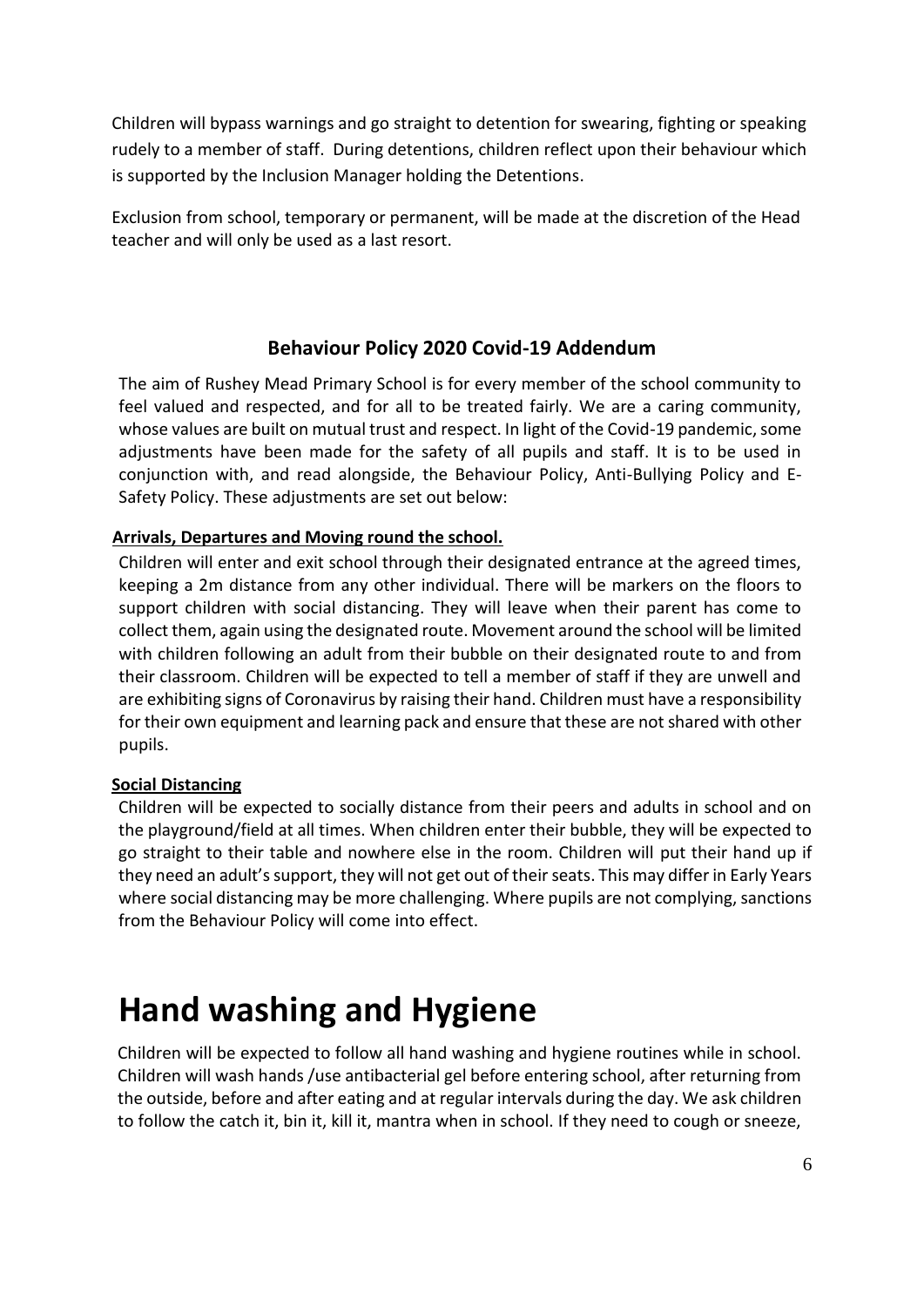they should use a tissue or crook of their arm. Children will be reminded not to touch their face, mouth, nose or eyes while at school. All bins within school are double bagged and lidded. Should a child refuse to follow these routines, disciplinary procedures and sanctions will be used as per the Behaviour Policy.

### **Break times**

Children will have a designated place to play during break times. They will be expected to remain socially distant from both peers and adults during these times. Children must stay in their designated area at all times.

# **Toilets**

Each bubble will have their own toilets to use. Children will be supervised and encouraged to use the toilets one at a time and wash their hands following Covid guidelines.

## **Behaviour in school**

If a child's behaviour is deemed high risk, e.g. refusing to adhere to safety measures, such as, hand washing, social distancing, remaining in their bubbles or deliberate behaviours that put themselves or others at risk, the Behaviour Policy will be followed and sanctions put in place. If this behaviour continues then it will be escalated to the Phase Assistant Head and if necessary passed onto a member of the Senior Leadership Team.

#### **Pupils with Special Educational Needs**

School acknowledges that children will have had a range of different experiences during the lockdown period which may have an impact on their behaviour presentation upon return to school. Some may present with frustration as a result of being isolated from friends or having missed a significant event or experience. Others may have experienced bereavement or loss or another, real or perceived, traumatic event. For many, the process of re-engagement with learning and the school community, under unusual circumstances, may require some additional input and encouragement. As a result of these varied experiences children may present with behaviour that is not usual, this may include;

- Anxiety; lack of confidence
- Challenging behaviour; fight or flight response
- Anger; shouting, crying
- Hyperactivity and difficulties maintaining attention